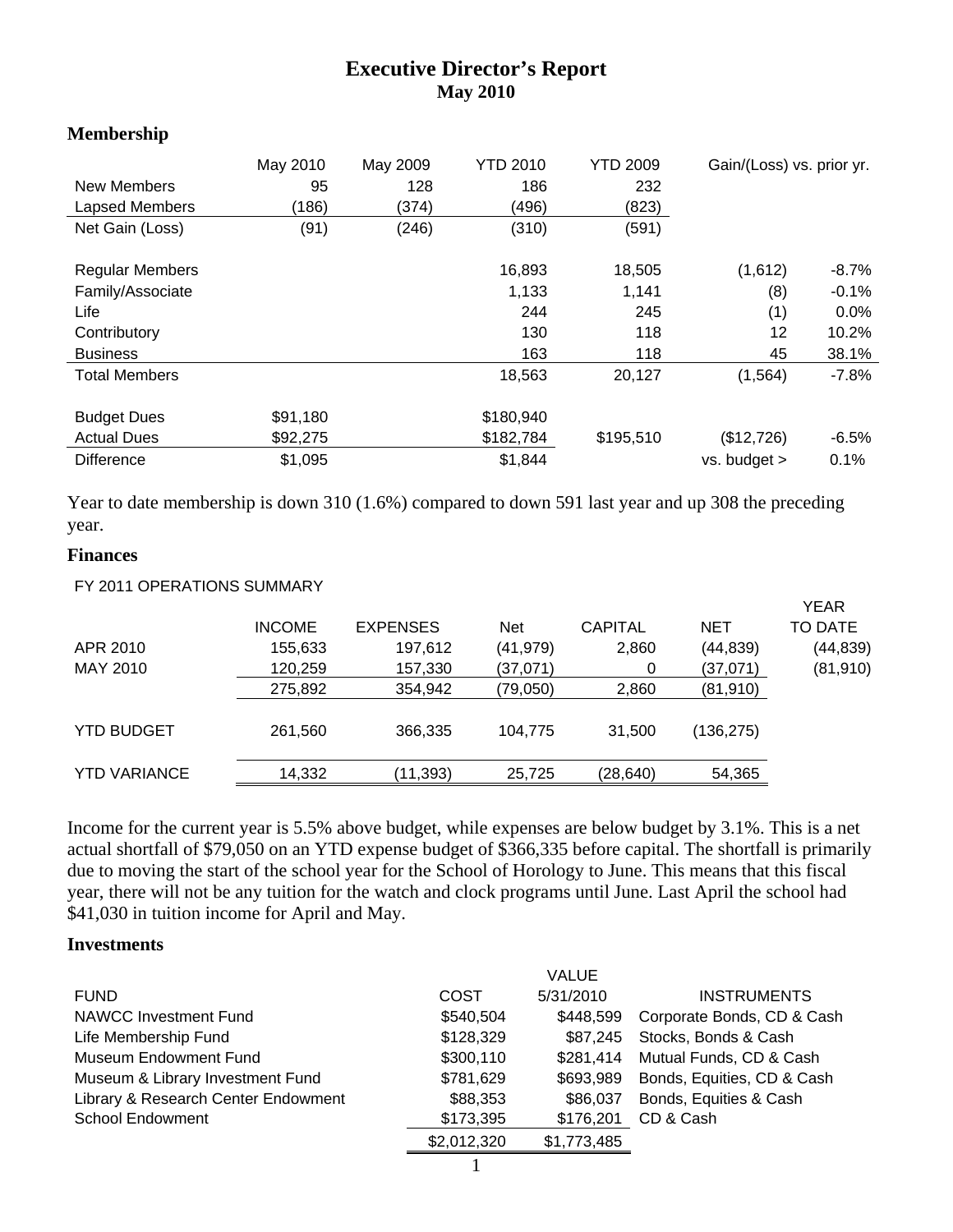The current values on investments reflect paper gains and losses due to market fluctuations. Since most of our investments are held to maturity, actual gains and losses will only occur at maturity or when an investment is sold.

## **Development**

Regular donations total \$33,161 YTD versus \$14,007 the previous year. Grants total \$0 YTD versus \$17,923 last year. Endowment/investment fund donations total \$0 versus \$1,000 last year. In-kind donations total \$285 versus \$457 last year. In-kind donations do not include items donated to the School or to Museum collections for which the value is not determined. Invitations to the special donor reception held in conjunction with the National Convention have resulted in over 80 reservations. Invitations were sent to donors who contributed \$100 or more in fiscal year 2010 plus the members of the 1943 Heritage Society and the John Harrison Society.

# **Information Services**

The 4sale\$nawcc has been upgraded to the latest version and earlier templates have been updated. Members registering on the site currently number 237, and there are over 70 listings with successful sales ongoing. The site will soon be activated for auction sales. Rules for auction sales are being formulated but with delays due to time spent on the National Convention. Shortly after auction sales are activated and tested, the site will be opened to the public to register as buyers. Our association management software continues in the process of being updated. Videos and archival materials continue to be uploaded.

# **School of Horology**

Bea Whitehead's last day on staff was May 24. Jennifer Adams has fully assumed the duties of registrar and Katie Knaub has taken on the duties of financial aide officer. The new programs start on June 7 with eleven lined up for the watch program and six for the clock program. Several of the classes have additional students, who may be sitting in for one or two classes. School expansion plans have been canceled for the current year as anticipated growth did not occur to warrant physical changes to the education areas. The School is participating in Federal loan programs, and a number of the incoming students are availing themselves of these loans.

## **Museum**

Visitation for May was 902 including 59 NAWCC members (6.5%). The Museum's online searchable collection database recorded 3,242 searches via the database's website, up over 1,000 searches from the previous month. Total searches since the database went live are 15,315.

The Grand Complications exhibit has been well-received by the public and seems to be meeting the interpretive purpose of providing visitors with a primer on the history, design, and language of the watch. *WatchTime Magazine* ran a one-page article in May on the James Bond exhibit. A one-page advertisement in *WatchTime* costs approximately \$5,000. The exhibit space for the James Bond exhibit was prepared in May, and the loan of the Ian Fleming Rolex was secured.

The May 1 auction at Skinner grossed approximately \$32,400. The Museum Acquisitions Fund now has approximately \$44,000. Final paperwork was received for the Museum's 2010 Pennsylvania General Operating Support Grant for \$7,500. The staff began promoting the Museum/Library's Hops 'n' Clocks fundraising event scheduled for July 9, 2010. In the past this event has raised over \$3,500 for Museum/Library operations.

## **Publications**

The June Bulletin was delivered to the Columbia offices on Wednesday, May 26, and it also mailed that day. Issues delivered locally arrived before June 1. The August issue was planned in May and will include a onepage article by Frank Del Greco explaining how to run for board elections; two lengthy articles, one is an updated reprint by Tony Freeth on the Antikythera Mechanism and the other is by Doug Stevenson on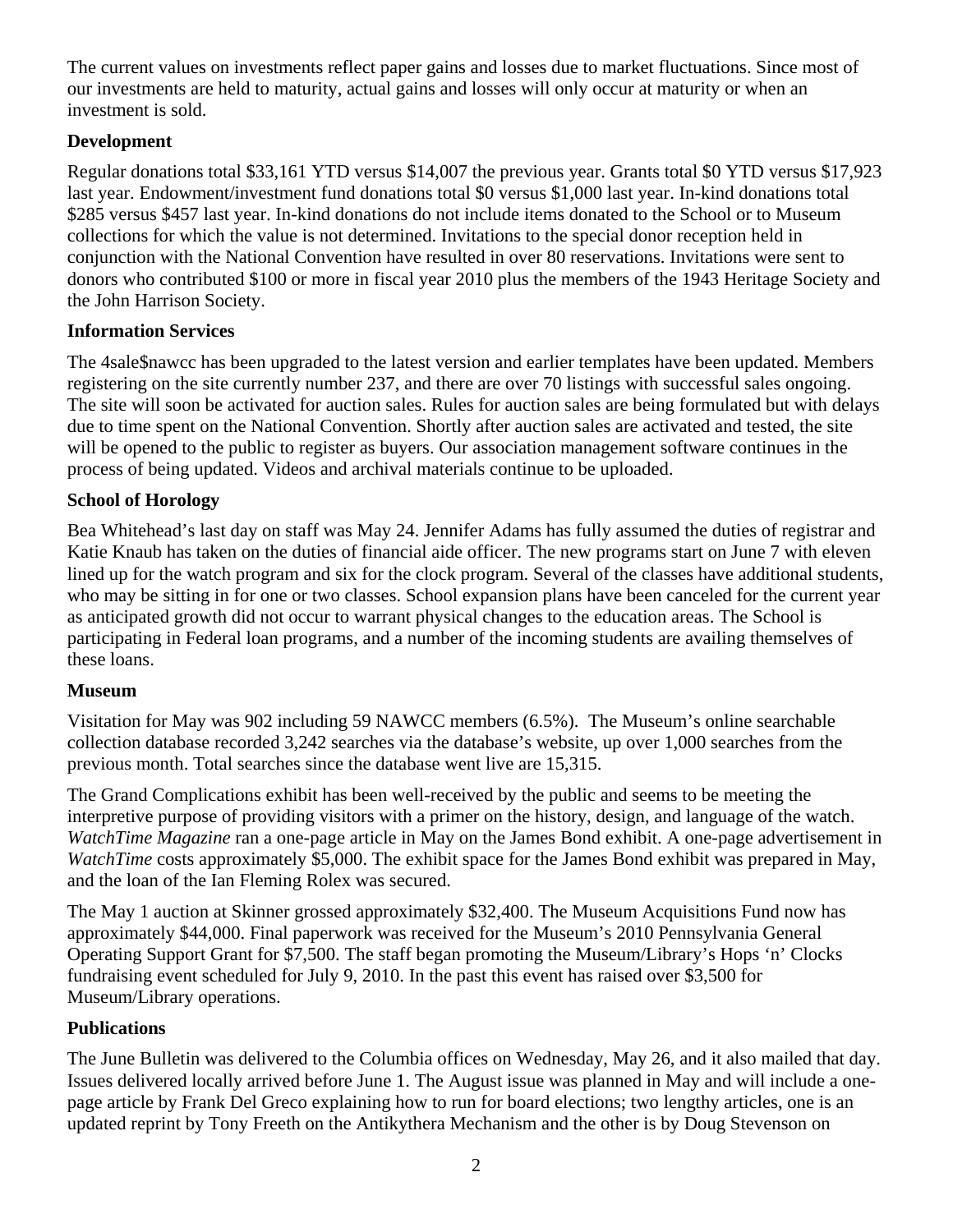Lorenz Jehlin. August will be the last issue for Research Activity and News in its current format. Snowden Taylor is stepping back from this feature—exactly how far is uncertain at this point.

The June MART was delivered to the vendor on May 10 and copies were received May 13. The June MART was the first "theme" issue and featured National Convention and advertising. Reminder letters for the August MART were redesigned and sent to all advertisers not already scheduled for August. All NAWCC business members received email alerts for the August issue as did all regional and auction advertisers. An "email blast" was prepared for potential MART advertisers, both members and non-members. This will be sent from Constant Contact and will include a letter detailing advertising venues we offer and a survey to provide us with information on these potential advertisers. A list of 250 non-members has been prepared to date. The survey should mail the second week of June. Advertising income for June was down. Advertising placed due to the convention coverage generated over \$2,000 of the total advertising amount.

Mark McKinley's *Talking Clock* book is still being prepared for the printer (photo editing). Other projects include updates to the School of Horology website and NAWCC.org publications area. A new Join/Renew page was formatted for nawcc.org as well as a new downloadable/printable new-member application form. Other work included Convention preparation, posters, and signs; preparation for a MART information table at the Worldwide Trader show prior to the June Convention; Bond exhibit signage and banners; Hops & Clocks poster prep; Museum/School press release copyediting. The department continues training for updating Web information; InDesign; and Flash flipbook formatting.

#### **Communications**

Communications continued to assist with the enhanced design for the School of Horology website along with updates to the NAWCC website and chapter websites. Work is ongoing on policy documents for the 4sale\$nawcc site and advertising parameters for all NAWCC online venues.

Staff is involved in special events for the National Convention, the annual staff and volunteer picnic, the Hops & Clocks fundraiser and other upcoming events. News articles are written and distributed for NAWCC activities.

#### **Education/Volunteers**

Education Director Katie Knaub continued training for the School of Horology financial aid officer role. She took several webinars on the direct loan program and processed financial aid for seven students who were eligible to receive federal assistance. She worked with Jennifer Adams, school registrar, to refine the process for student financial aid/application to the SOH.

The department continued to process workshop registrations and coordinate advertisements with MART and communications department. The first week-long hairspring course was offered. Coordination was done with the guest curator of James Bond Watch exhibit on room layout and panel text, and assistance was provided for the exhibit opening. Mid South regional planners were assisted in placing their regional online for registration through IMIS. The Hops N Clocks and the James Bond enthusiasts' weekend were planned with the event team. Planning also started on youth summer programs geared around spy activities for kids in conjunction with James Bond special exhibit.

#### **Admin/Other**

I attended the Pacific Northwest Regional in Spokane, Washington, visited the West Coast Watch & Clock Museum in Bellingham, Washington, and also stopped to visit Mary Lou Moore near Portland, Oregon. Mary Lou, previously together with her late husband Bryson, has been a devoted supporter of the NAWCC for many years. Early in May, I participated with a number of museum executives in a lobbying day visit to our Pennsylvania legislative leaders in Harrisburg to seek support for the state's museum operating support grant program. I also attended a one-day expo in Washington, DC, sponsored by the ASAE (American Society of Association Executives) to get up to date on the latest in meeting and event planning.